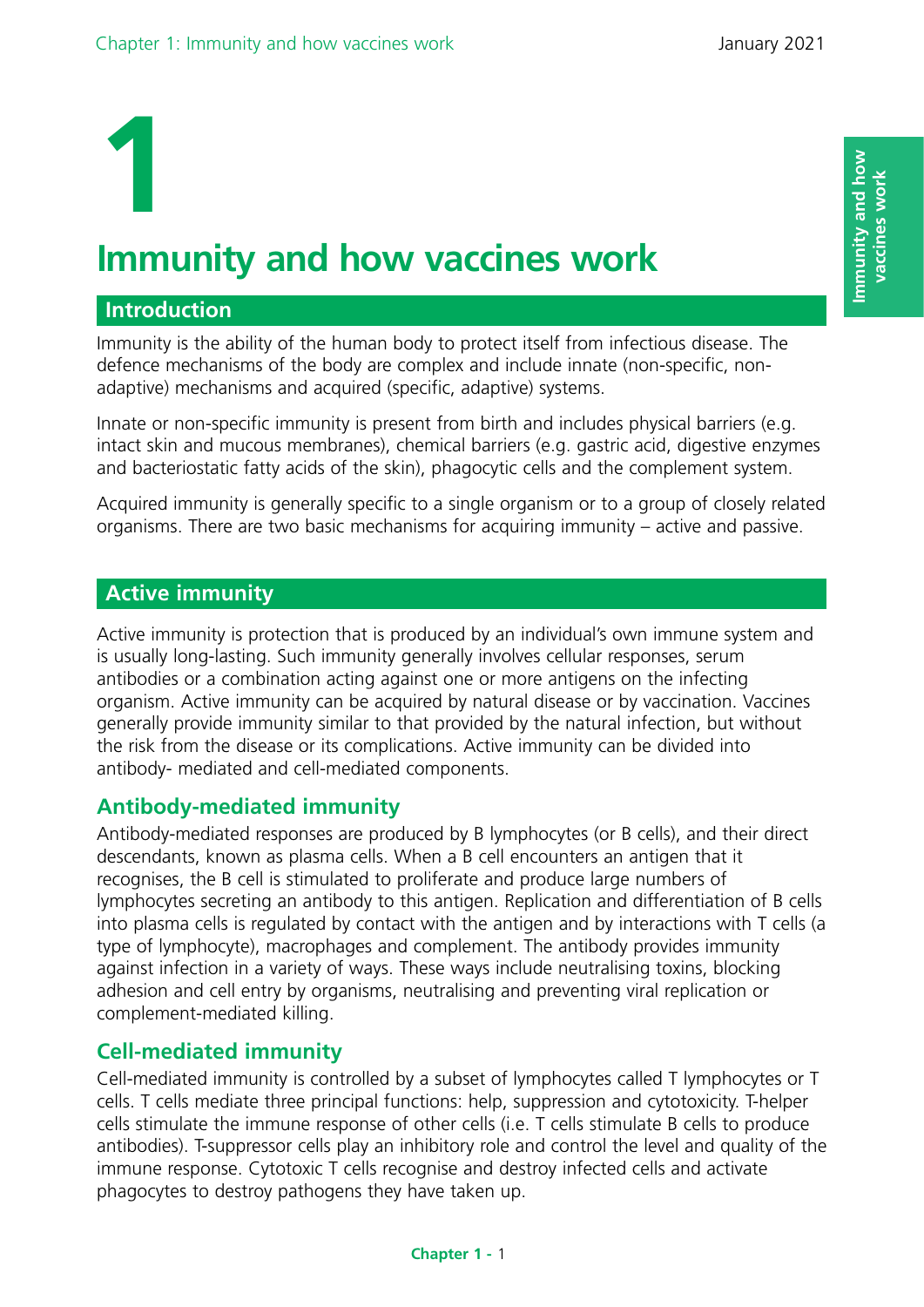These two components of specific immunity are closely related to each other, and T cells interact with B cells in the production of antibodies against most antigens. Specific antibodies and cell-mediated responses are induced for all infections, but the magnitude and quality of these two components vary in different infections.

## **Passive immunity**

Passive immunity is protection provided from the transfer of antibodies from immune individuals, most commonly across the placenta or less often from the transfusion of blood or blood products including immunoglobulin. Protection provided by the cross-placental transfer of antibodies from mother to child is more effective against some infections (e.g. tetanus and measles) than for others (e.g. polio and whooping cough). This protection is temporary – commonly for only a few weeks or months.

## **How vaccines work**

Vaccines produce their protective effect by inducing active immunity and providing immunological memory. Immunological memory enables the immune system to recognise and respond rapidly to exposure to natural infection at a later date and thus to prevent or modify the disease. Antibodies can be detected in blood or serum or other body fluids, but, even in the absence of detectable antibodies, immunological memory may still be present. Cell- mediated responses to some vaccines (e.g. BCG, see Chapter 32) may be detectable by skin testing but do not necessarily indicate protection.

Traditional vaccines are made from whole pathogens, either inactivated (killed) or attenuated live organisms, secreted products including toxins or parts of the pathogen's structure either as viral like particles or subunit vaccines.

Newer vaccines are being developed and produced using recombinant viral vectors to deliver the antigen (Ewer *et al*. 2016). These viral vectors can either be replicating vectors where there is local replication and hence amplification in the recipient, analogous to the live attenuated vaccines, or non-replicating vectors or replication deficient vectors, that can only replicate in certain cell lines used for manufacture, and more analogous to the inactivated vaccines

The newest types of vaccine use the pathogen's genetic code as the vaccine; this then exploits the host cell's apparatus (including enzymes and ribosomes) to translate the proteins that then act as an intracellular antigen and stimulate the immune response (van Riel and de Wit, 2020). These DNA or RNA vaccines often use a lipid outer shell to aid entry into the cell, and may have modified nucleotides or nucleosides to delay degradation by host cell machinery and to modulate the correct components of the immune system (Verbeke *et al* 2019). In some of these vaccines the genetic sequence can code for selfreplication within the host cell to produce even more antigen and therefore induce a more robust response. mRNA is a natural component of the body, does not enter the nucleus and is processed entirely in the cytoplasm. Any mRNA that is not taken into cells is rapidly degraded by circulating ribonucleases. DNA vaccines enter the nucleus where mRNA is produced by the host cells RNA polymerase. The mRNA then passes into the cells cytoplasm to be translated into protein. DNA vaccines do not integrate into host cell DNA and are degraded by normal cellular processes.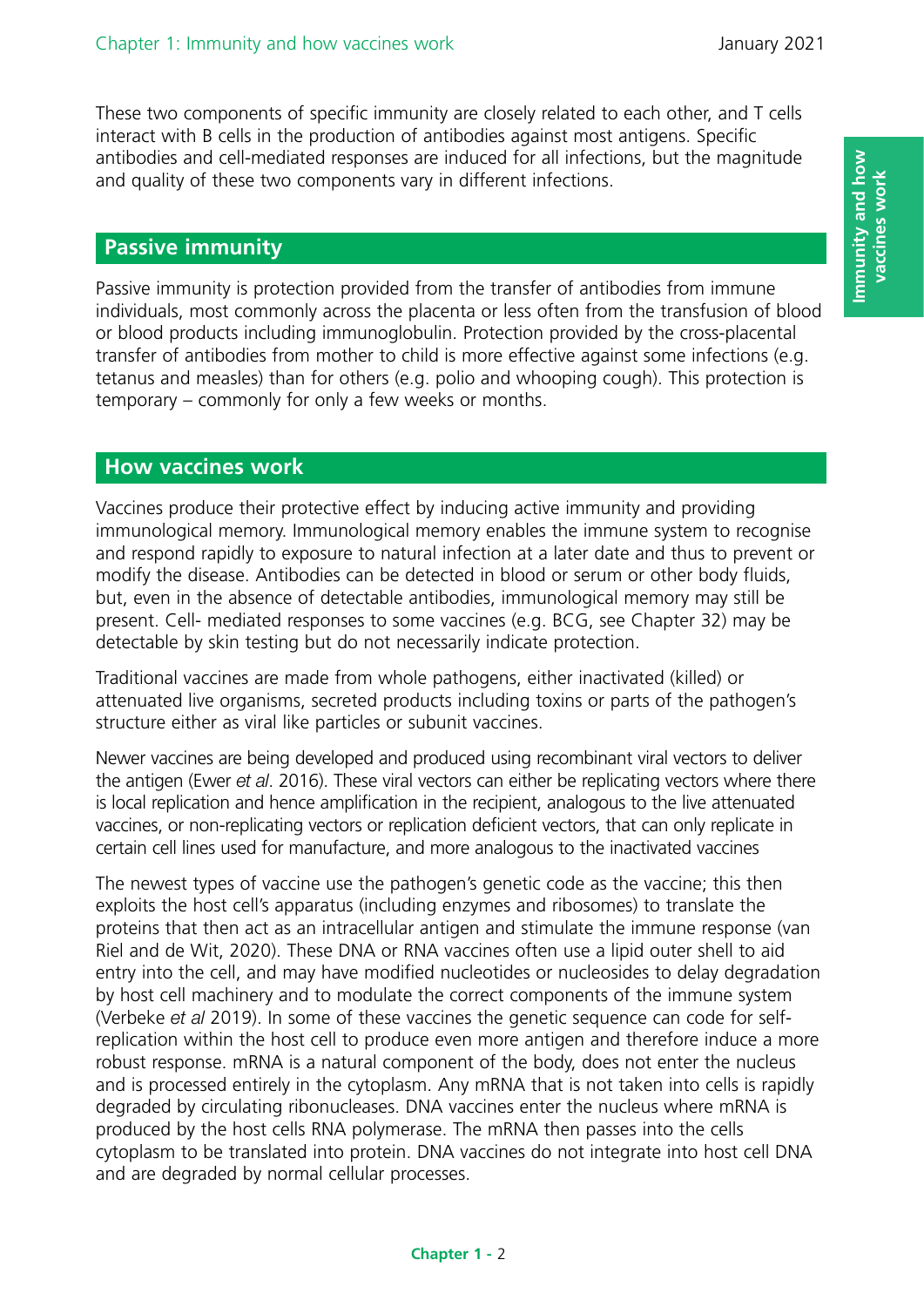Vaccines such inactivated poliomyelitis virus (IPV) contain inactivated bacteria or viruses. Other vaccines contain only the antigens that are important for protection. For example, tetanus and diphtheria vaccines contain inactivated toxins (toxoids), influenza vaccine contains a surface protein called haemagglutinin, and pneumococcal vaccine contains the polysaccharide from the capsule. Live attenuated vaccines include yellow fever; measles, mumps and rubella (MMR); and BCG.

From birth and in early infancy and childhood, humans are exposed to countless numbers of foreign antigens and infectious agents in the everyday environment. Responding to these stimuli helps the immune system to develop and mature. Compared with exposure in the natural environment, vaccines provide specific stimulation to a small number of antigens. Responding to these specific antigens uses only a tiny proportion of the capacity of an infant's immune system (Offit *et al*., 2002). If an infant's immune system could be exhausted by multiple vaccines, one would expect vaccinated children to be at a higher risk of serious infections. Studies to investigate whether vaccines increase susceptibility to serious infections have shown no evidence of such an effect, with infection rates generally being lower in vaccinated children (Hviid *et al*., 2005, Miller *et al*., 2003).

## **Inactivated vaccines/non-replicating or replication deficient vaccines**

A first injection of an inactivated vaccine or toxoid in an individual without prior exposure to the antigen produces a primary antibody response. This response is dominated by IgM antibody initially, followed by IgG antibody. Two or more injections may be needed to elicit such a response in young infants. This is usually called the primary course. Depending on the potency of the product and the time interval, further injections will lead to an accelerated response dominated by IgG – the secondary response. Following a primary course of vaccination, antibodies may persist for months or years. Even if the level of detectable antibody subsequently falls, the immune system has been primed and an individual may be protected. Further reinforcing doses of vaccine are used to boost immunity and to provide longer-term protection. Inactivated vaccines cannot cause the disease that they are designed to prevent.

Plain polysaccharide antigens do not stimulate the immune system as broadly as protein antigens such as tetanus, diphtheria or influenza. Therefore, protection from such vaccines is not long-lasting and response in infants and young children is poor. Some polysaccharide vaccines have been enhanced by conjugation – where the polysaccharide antigen is attached to a protein carrier (e.g. Hib, PCV and MenACWY vaccines). This enables the immune system to respond more broadly to the antigen to provide immunological memory, even in young children. Some inactivated vaccines contain adjuvants, substances that enhance the antibody response. Most combination vaccines contain adjuvants such as aluminium phosphate or aluminium hydroxide.

#### **Live vaccines/replicating vaccines**

Live attenuated virus vaccines, such as MMR, usually promote a full, long-lasting antibody response after one or two doses. To produce an immune response, the live organism must replicate (grow) in the vaccinated individual over a period of time (days or weeks). The immune system responds in the same way as it does to natural infection. It usually does this without causing the disease itself (because the vaccine virus is weakened or 'attenuated') but, for some vaccines, a mild form of the disease may rarely occur (e.g. a rash following measles-containing vaccines).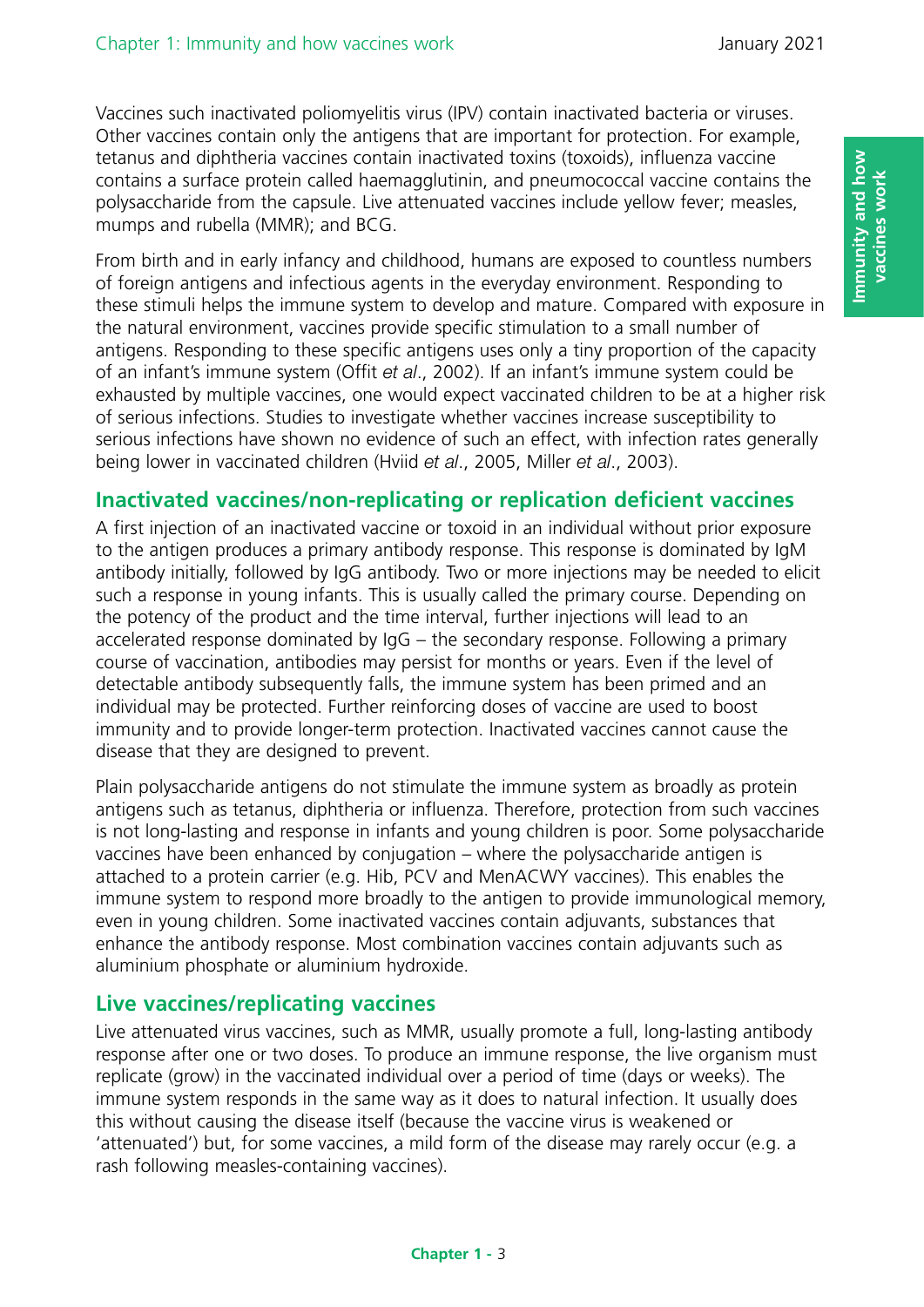Replicating vector vaccines generally use vector pathogens that are naturally of low pathogenicity and have key genetic components, including the genes for the viral vectors structural proteins removed.

# **Vaccine failure**

No vaccine offers 100% protection and a proportion of individuals get infected despite vaccination. Vaccines can fail in two main ways – known as primary or secondary vaccine failures. Primary failure occurs when an individual fails to make an initial immunological response to the vaccine. Infection can therefore occur at any point after vaccination. A good example of primary vaccine failure is the 5–10% of children who do not respond to the measles component of the first dose of MMR. The risk of measles in such children is reduced by offering an additional dose of vaccine, usually before school entry.

Secondary failure occurs when an individual responds initially but then protection wanes over time. The incidence of secondary vaccine failure therefore increases with time.

Individuals who acquire infection despite vaccination may have a modified, milder form of disease and are less likely to suffer serious complications than those who have never been vaccinated. An example of secondary vaccine failure is pertussis vaccine, when protection against whooping cough after three doses is initially high but declines as a child gets older. A fourth (booster) dose is given to improve protection during the school years.

#### **How are vaccines made**

Vaccines are usually made by growing cultures of the target virus or bacterium. Viruses need to grow in cells and so vaccine viruses are often grown in eggs (e.g. influenza) or in cell-lines derived from mammals, including humans. This culture media provides numerous nutritious elements and growth factors that may have been obtained from materials of animal origin, such as serum, milk and milk derivatives, gelatine, meat extract or extracts from other muscular tissues. These components are used in the early stages of the manufacturing and should not be present, or only be present in trace amounts (residues) in the final vaccines.

Animal enzymes are also used during the manufacture of vaccine viruses but subsequent washing, purification and dilution steps removes them from the final vaccine. One example is trypsin, normally derived from pigs, which is widely used during the manufacture of vaccines, usually being added to the final cell culture to activate the vaccine virus. Trypsin is also used during the manufacture of other medical products e.g. insulin and heparin.The trypsin is then eliminated during the next steps of the manufacturing process (for example by washing and filtration).

## **What cell lines are used for vaccines**

The mammalian cell lines used to grow the virus for a vaccine will normally derive from a primary culture of cells from an organ of a single animal which has then been propagated repeatedly in the laboratory, often over many decades. For example, measles vaccine is grown in chick embryo cells and polio vaccines are grown in a mouse cell line. Another animal cell line, now being used to make egg-free flu vaccine, was derived in 1958 from the kidney of a cocker spaniel.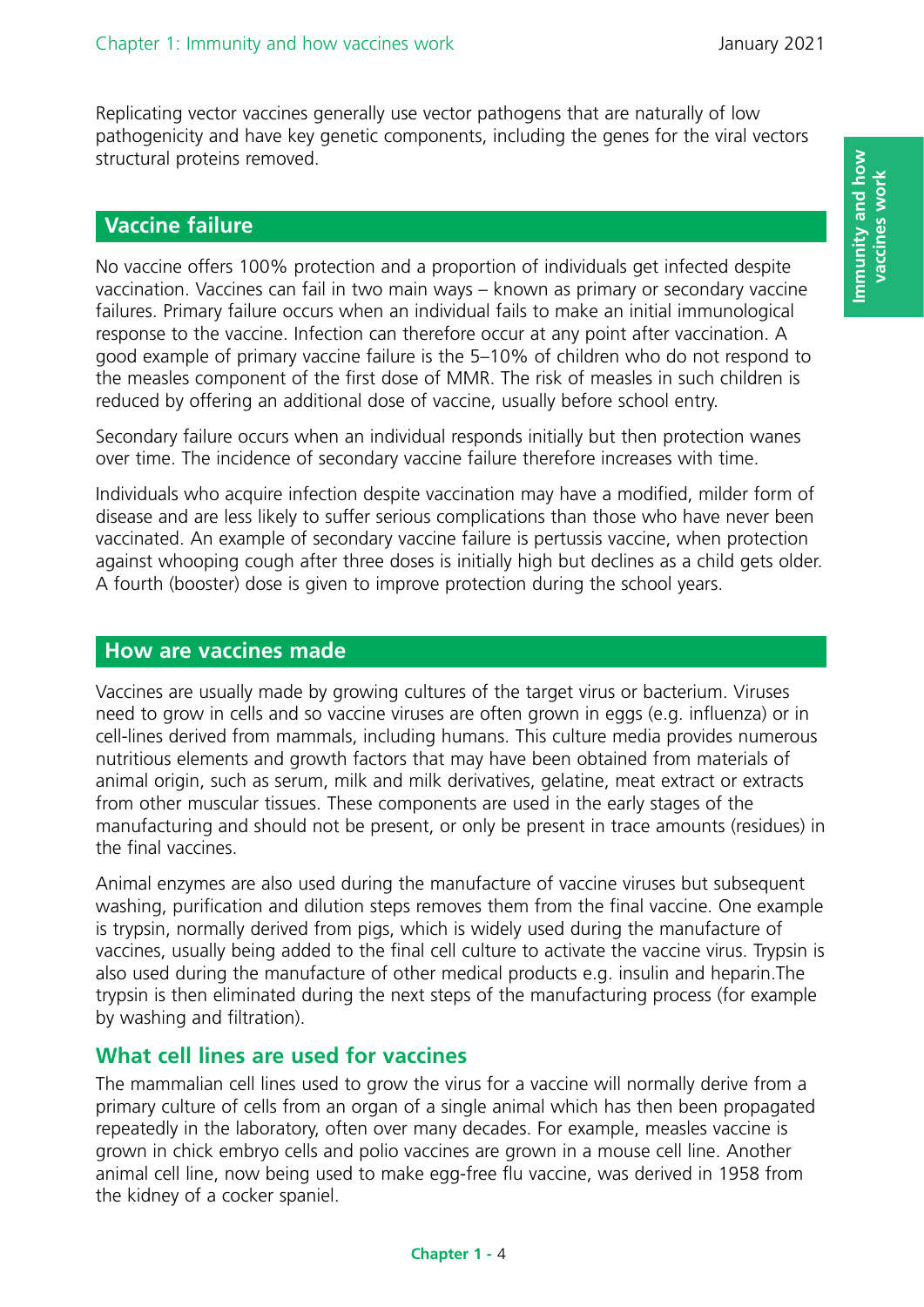The best-known human cell line is MRC5; these cells derive from the lung of a 14-weekold male fetus from a pregnancy that was terminated for medical reasons in 1966. This cell-line is used to grow viruses for vaccines against rubella, chickenpox and hepatitis A. Other fetal cell lines have been used for other vaccines, including influenza and some of the new COVID-19 vaccines. No fetal material is present in the final vaccine. The moral issues around the use of vaccines grown on fetal cell lines have been discussed within the Catholic church. The church distinguishes between the ethics of the initial termination, but states that acceptance of such vaccines where there is no appropriate alternative does not signify cooperation with abortion.

#### <www.academyforlife.va/content/pav/en/the-academy/activity-academy/note-vaccini.html>

Recombinant protein vaccines are usually also expressed in cell lines but these are less commonly of mammalian origin and may use insect cells and bacteria. For example, hepatitis B vaccine is expressed in yeast and human papillomavirus vaccine in insect cells. Vaccines based on genetic material are an exception in that the DNA or RNA can be synthesised chemically. However, for some of these vaccines, cell-lines may be required earlier in the production process and products such as enzymes and stabiliser may still be important.

## **What do vaccines contain?**

As vaccines are generally complex biological products, a number of substances are used to ensure the quality of the final product. These substances perform an important function in ensuring the vaccine is safe and effective and are classified as excipients. Constituents that are intended to be in the final product, are listed on the SmPC. Further information on commonly used vaccine ingredients can be found on these public websites.

[https://www.fda.gov/vaccines-blood-biologics/safety-availability-biologics/common](https://www.fda.gov/vaccines-blood-biologics/safety-availability-biologics/common-ingredients-us-licensed-vaccines)[ingredients-us-licensed-vaccines](https://www.fda.gov/vaccines-blood-biologics/safety-availability-biologics/common-ingredients-us-licensed-vaccines)

#### <http://vk.ovg.ox.ac.uk/vk/vaccine-ingredients>

Highly processed derivatives of animal materials are occasionally used, in the finished vaccine product and are classified as excipients. Gelatine is an example of an animal product used in a very wide range of medicines, including many capsules and some vaccines. Gelatine is used in vaccines as a stabiliser – to ensure that the vaccine remains safe and effective during storage. Unlike the gelatine used in foods, the product used in vaccines is highly purified and broken down into very small molecules called peptides. The presence of porcine gelatine in vaccines has raised issues around acceptability to some faith groups which is discussed in this leaflet.

#### <https://www.gov.uk/government/publications/vaccines-and-porcine-gelatine>

Some really important chemicals – called adjuvants – are used to improve the immune response to vaccines. The most commonly used adjuvants are aluminium salts. Aluminium salts, such as aluminium hydroxide, aluminium phosphate, and aluminium potassium sulphate have been used safely in vaccines for more than 70 years. Aluminium salts were initially tested in the 1930s-1950s with diphtheria and tetanus vaccines and it was shown that they improved the immune response to these vaccines by ensuring that the vaccine remains at the site of injection to be taken up by the cells of the immune system. They are thought to be particularly effective at stimulating humoral immunity (Brewer, 2006). Research has shown the amount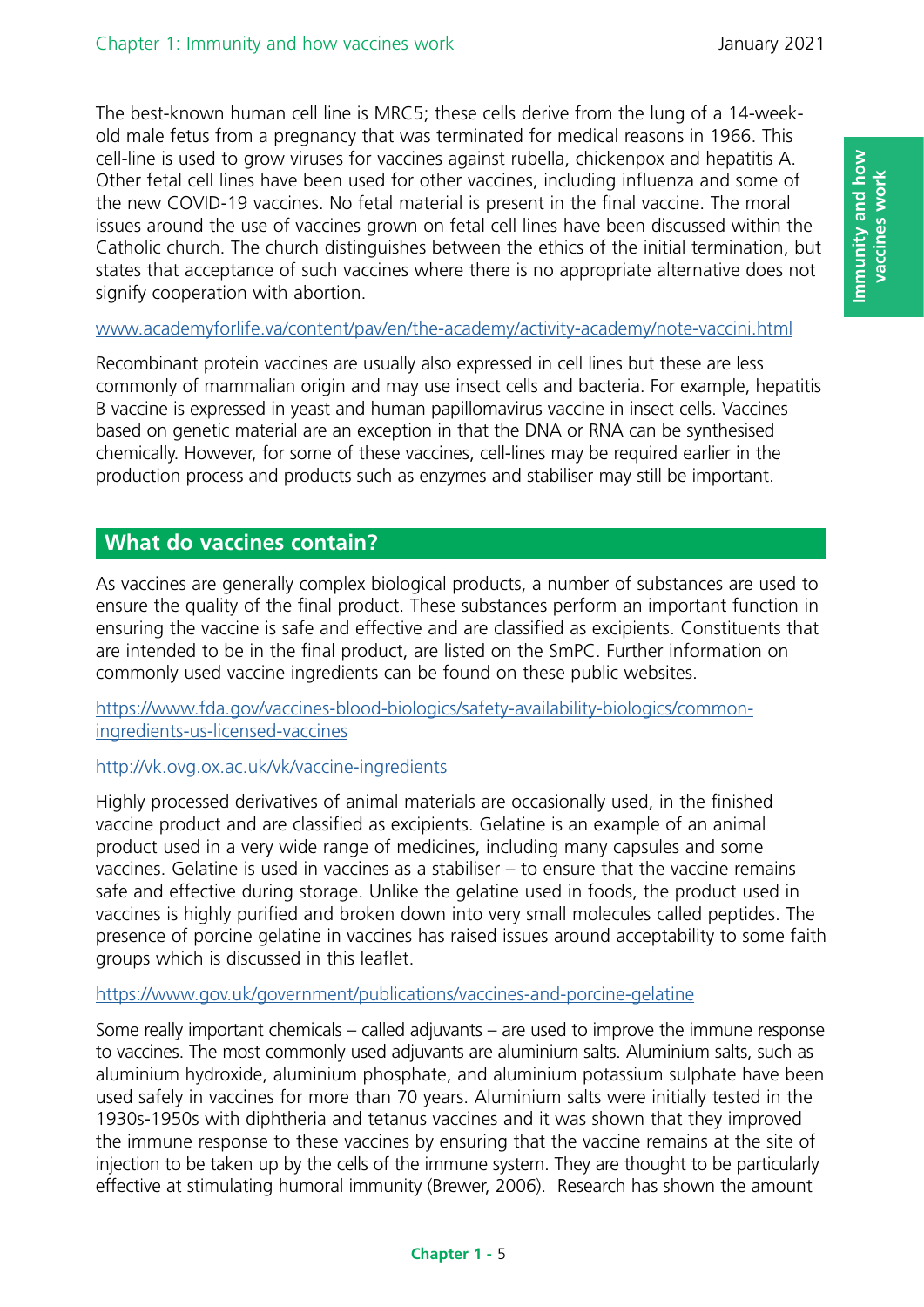of aluminium exposure in people who follow the recommended vaccine schedule is low and is not readily absorbed by the body. (Mitkus *et al*, 2011)

Newer adjuvants have been now developed to target specific components of the immune response, so that protection against disease is stronger and lasts longer. Many of these are based on lipids, and one example is MF59. This adjuvant is derived from "squalene" an oil that is extracted from the shark's liver. This adjuvant is used in the influenza vaccine that is given to the elderly in this country where it improves the level of protection against influenza. Similar adjuvants are being considered for some of the COVID-19 vaccines.

# **Population immunity**

The primary aim of vaccination is to protect the individual who receives the vaccine. Vaccinated individuals are also less likely to be a source of infection to others. This reduces the risk of unvaccinated individuals being exposed to infection. This means that individuals who cannot be vaccinated will still benefit from the routine vaccination programme. This concept is called population (or 'herd') immunity. For example, infants below the age of one year, are no longer routinely immunised against serogroup C meningococcal infection. Such babies are protected from meningococcal infection because teenagers have been routinely immunised with MenACWY conjugate vaccine. Young adults normally have the highest rate of nasopharyngeal carriage of meningococci but by vaccinating teenagers in year 10 at school, the carriage rate is reduced and so is transmission to all members of the population.

When vaccine coverage is high enough to induce high levels of population immunity, infections may even be eliminated from the country or region, e.g. poliomyelitis But if high vaccination coverage is not maintained, it would be possible for the disease to return. Vaccination against smallpox enabled the infection to be declared eradicated from the world in 1980. The World Health Organization (WHO) is currently close to the goal of the global eradication of poliomyelitis.

# **Immunoglobulins**

Passive immunity can be provided by the injection of human immunoglobulin which contains antibodies to the target infection and temporarily increases an individual's antibody level to that specific infection. Protection is afforded within a few days but may last only a few weeks.

Human normal immunoglobulin (HNIG) is derived from the pooled plasma of donors and contains antibodies to infectious agents that are currently prevalent in the general population. HNIG is used for the protection of immunocompromised children exposed to measles and of individuals after exposure to hepatitis A.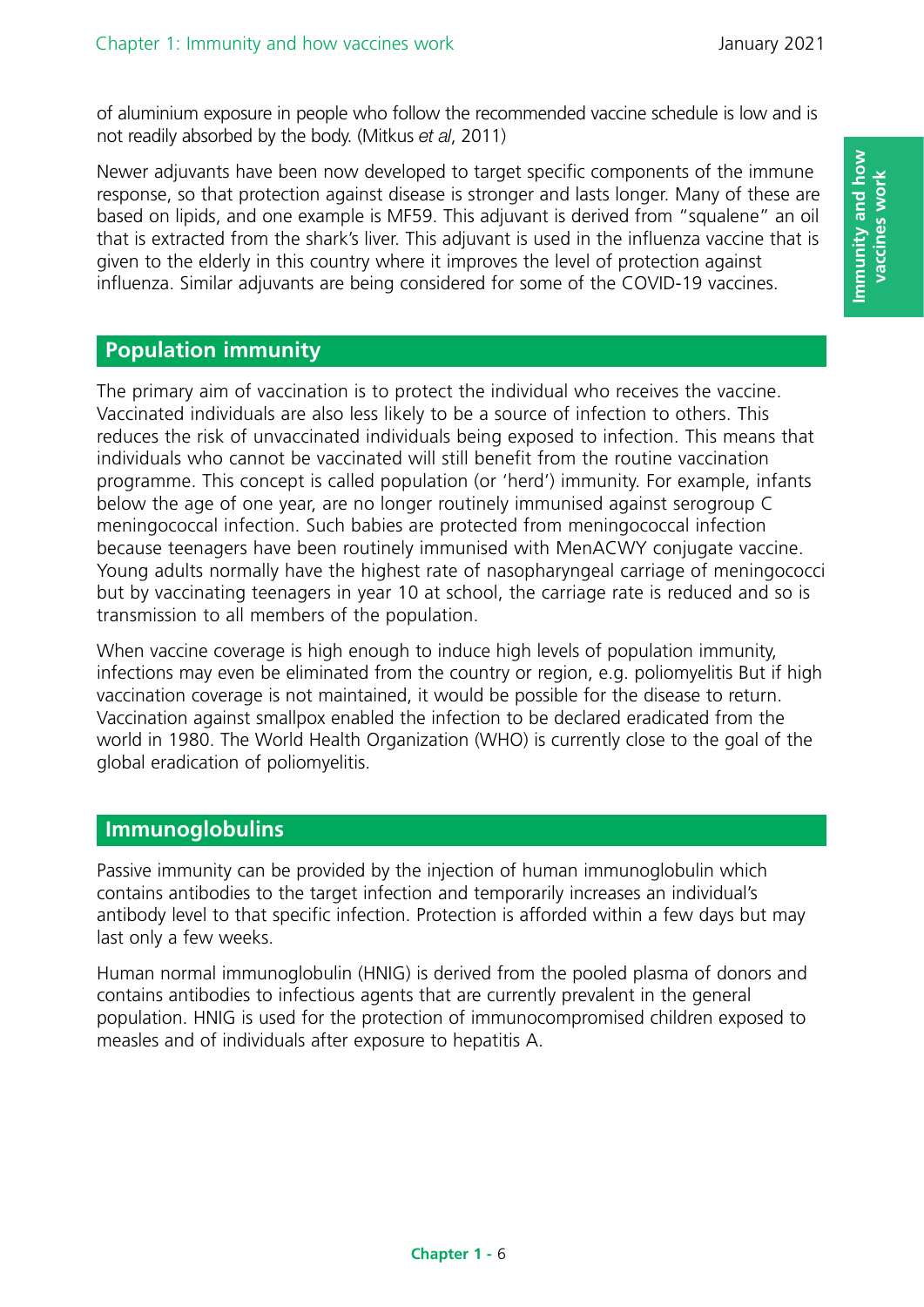Specific immunoglobulins are available for tetanus, hepatitis B, rabies and varicella zoster. Each specific immunoglobulin contains antibodies against the target infection at a higher titre than that present in normal immunoglobulin. Specific immunoglobulins are obtained from the pooled blood of donors who:

- are convalescing from the target infectious disease, or
- have been recently immunised with the relevant vaccine, or
- are found on screening to have sufficiently high antibody titres

Recommendations for the use of normal and specific immunoglobulins are given in the relevant chapters.